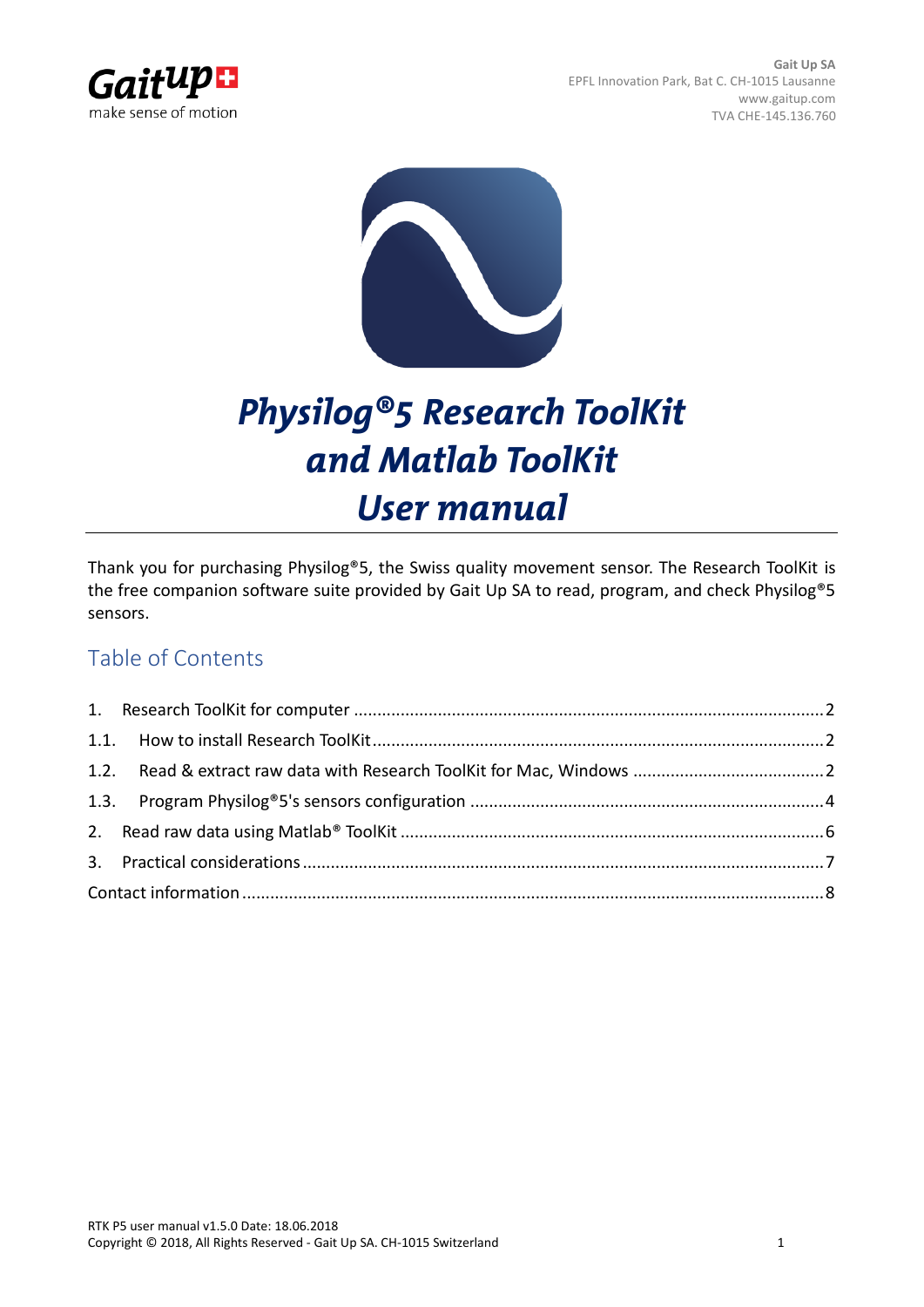

## <span id="page-1-1"></span><span id="page-1-0"></span>1. Research ToolKit for computer

## 1.1.How to install Research ToolKit

Download the latest version of the Research ToolKit (RTK) for computer from the website [www.gaitup.com/support](http://www.gaitup.com/support2017) (select the version corresponding to your system, Mac or Windows<sup>1</sup>). Double click on the downloaded file to execute it. When the installation is finished, a desktop icon is created and the software opens. The RTK is now ready to be used on your computer.

### <span id="page-1-2"></span>1.2.Read & extract raw data with Research ToolKit for Mac, Windows

Data saved on the SD card inside the Physilog® can be accessed using USB data transfer. Plug the USB cable to the Physilog® and a computer. The Physilog®5 connects to the computer almost instantaneously and files can be accessed. Copy-paste the files to your computer.



**Warning:** Do not remove the conf.bin file which contains the configuration information, otherwise the Physilog® will not record any data. If this happens, recreate a configuration using the Research ToolKit (see below). For firmware v1.1.0 and higher a default configuration is saved on the Physilog®, this default configuration will be loaded if the conf.bin file is deleted.

To load Physilog®5 data into Research ToolKit, enter the 'Read' part at the top left corner. Then drag and drop the files you want to display from the folder where they are saved onto the RTK interface.



To load synchronized files, drop them together. Files collected in the same measurement with

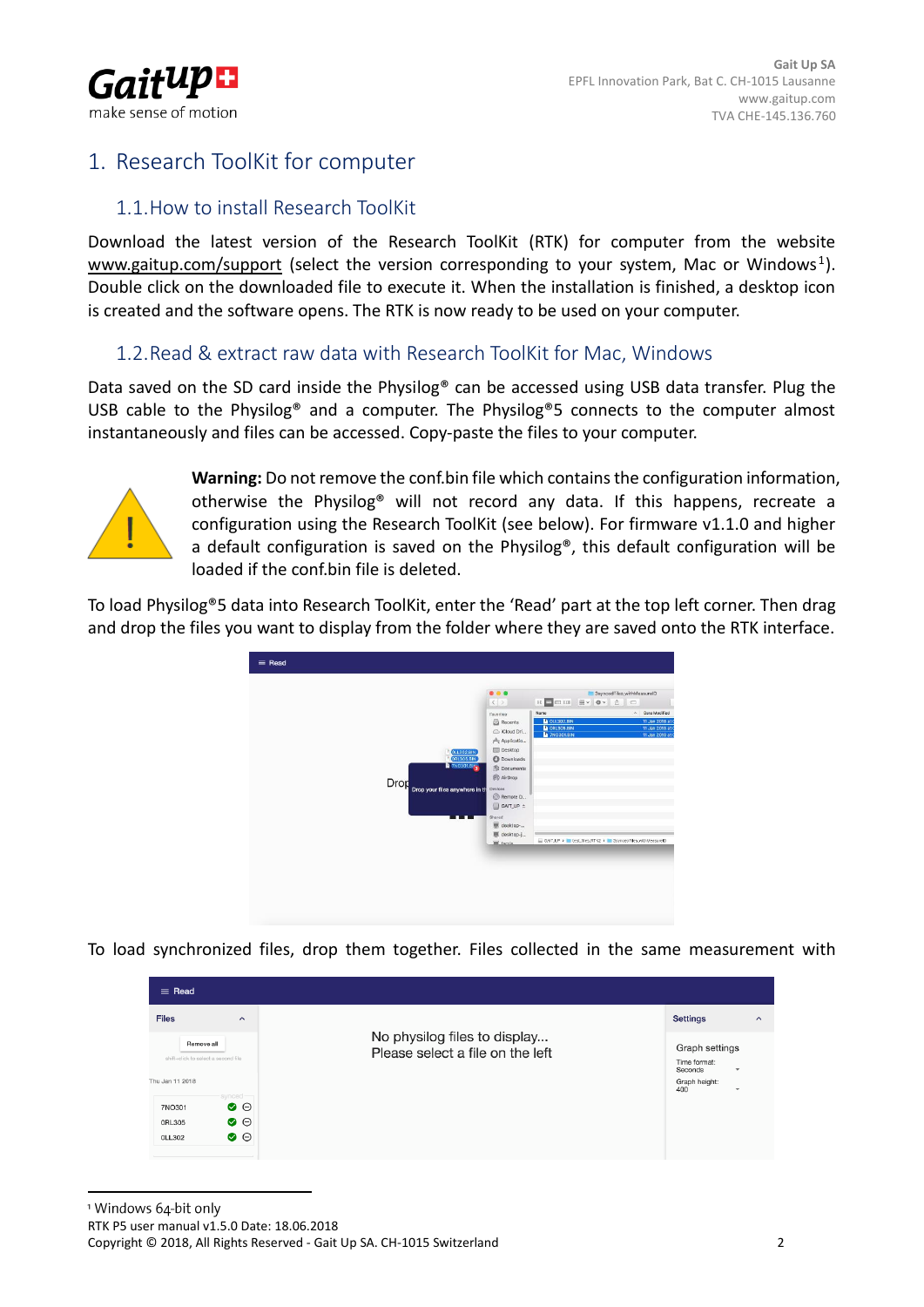

firmware v1.2.2 and higher (released February 2018) are automatically assembled in a cluster and synchronization can be applied by clicking on the button below the cluster (based on the measureID).

For files with earlier firmware, they will be added to a 'general' cluster of files from where you can select files holding down the Shift key. Once all files selected, click on 'Sync' to move the files to a separate cluster where the synchronization will be applied. The software applies the synchronization to all selected files if possible (no check if synchronization makes sense).



## Display options

You can display the raw signals, registered events (either by button or BLE) and sensor orientation in form of quaternions by selecting a file in the list on the left of the window. Further data channels can be shown by scrolling. To zoom on the data, either use the time-bar below the signal or select a part of the signal by selecting with a left mouse click.

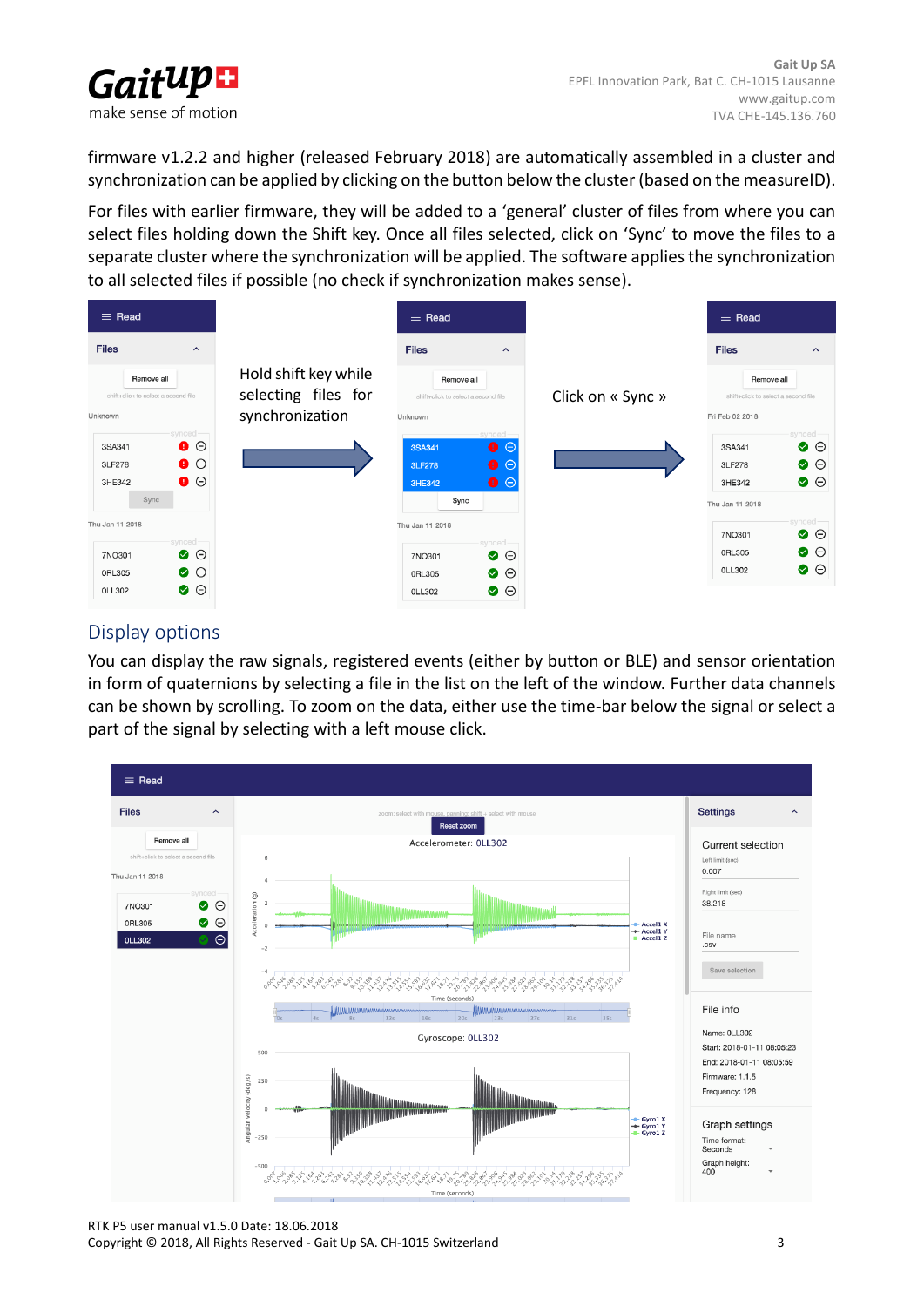

It is possible to display up to two files from the same cluster at the same time to check if the synchronization of the files was correct. Hold the shift key to select the two files, only files which are synchronized (green checkmark) and from the same cluster can be displayed together.

The information of the displayed file is shown on the right side of the window under 'File info'. Available information include name of the file, start and end date/time, firmware version installed when recording this file and base sampling frequency (highest frequency of activated sensors in this file).

The graph height can be adjusted in the Settings on the right. It is also possible to select in which format the timestamps of the data should be displayed. You can either display them as timestamps in seconds (starting at 0), in full hh:mm:ss.ms format (starting at 0) or as absolute time (full format, starting at start time).

### Exporting Physilog®5 data

You have the possibility to export Physilog<sup>®</sup>5 data to csv for further use by your own programs. Therefore indicate the name of the exported file. Only the displayed part of the file is exported. At the top of the settings, the "current selection" gives the start and end timestamps of the selected part of the signal. When exporting a partial segment of the data from synchronized files, the synchronization is not guaranteed for the exported files.

At the moment it is possible to export only one file at a time, but files from a cluster will be exported so that their exported data is synchronized. Timestamps of exported data are always in 'Seconds' format.

## <span id="page-3-0"></span>1.3.Program Physilog®5's sensors configuration

To access and change the configuration of the Physilog®5 sensors, open the 'Configuration' part of the Research ToolKit at the top left corner. For changing configuration of the Physilog®5 the sensor should be connected to your computer.

| $\equiv$ Configuration           |                           |                                                                 |             |  |  |  |  |  |
|----------------------------------|---------------------------|-----------------------------------------------------------------|-------------|--|--|--|--|--|
| New config<br>Save config        | Load from device          | Devices (2)<br>Send to device                                   | P5 291 (N:) |  |  |  |  |  |
| Main Configuration (new)         |                           |                                                                 | P5_289 (F:) |  |  |  |  |  |
|                                  |                           | ΉĘ                                                              |             |  |  |  |  |  |
| Device ID:<br>$\mathbf{0}$       |                           | CE                                                              |             |  |  |  |  |  |
| Body location:                   | Not specified (NO) $\sim$ | TR <sub>ST</sub> LA<br>RA.<br>$\overline{\mathsf{LW}}$ LH<br>SΑ |             |  |  |  |  |  |
| Radio mode:                      | No radio                  | ŔŴ<br>ŘĤ                                                        |             |  |  |  |  |  |
| Radio channel:<br>$\overline{7}$ |                           | RT<br>LT,                                                       |             |  |  |  |  |  |
|                                  |                           | RL)<br>ш<br>RΕ                                                  |             |  |  |  |  |  |

### Create a new configuration and save configurations to the computer

By clicking on the 'New config' button you can start a new Physilog®5 configuration from scratch. You can load an existing configuration from your computer by dropping a configuration on the interface. Once a configuration is created, you can save it to your computer by clicking on 'Save config'.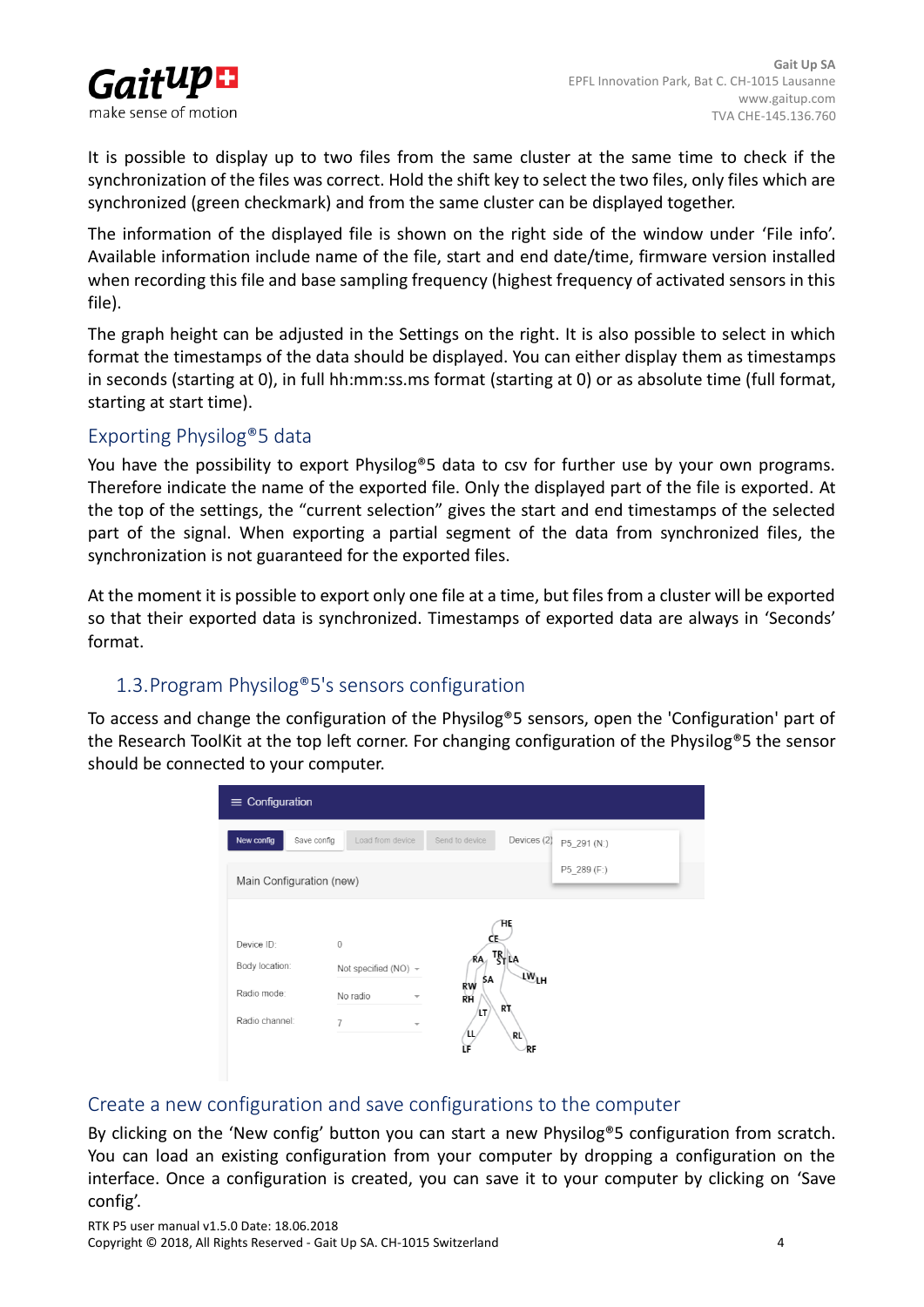

## Load current configuration and update the Physilog's configuration

When one or several Physilog<sup>®</sup>5 are connected to the computer via USB, they appear in the list at the top of the window. You can retrieve the current Physilog®'s configuration by selecting it from the list and clicking on 'Load from device'. You can then modify it and re-apply it to the Physilog® by clicking on 'Send to Device' button.

**Note:** You should always retrieve the current config of the Physilog<sup>®</sup> for each Physilog<sup>®</sup> before modifying it. This allows to keep the correct calibration values.

### Contents of the configuration

The Physilog® main configuration contains the serial number of the device (Device Id), the Body location (f.ex. Left foot (LF)) and the Radio mode and channel (see figure above). The two last settings allow to create a network of sensors, where one master sensor and several slave sensors (from one to as many as wished) create a network. Multiple sensor networks can be created by selecting different radio channels. The 'No radio' mode can be used when measuring with single Physilog® which does not need to synchronize with any other units.

**Note:** Sensor battery life decreases significantly when using slave mode when the sensor is not part of a network (see Battery autonomy estimations in Physilog5 user manual).

| Sensor configuration |                                                                |         |  |  |
|----------------------|----------------------------------------------------------------|---------|--|--|
| Accel                | Accel settings                                                 |         |  |  |
| Gyro                 | Sampling Frequency:                                            | 128Hz   |  |  |
| Baro                 | Range:                                                         | $±4g$ ▼ |  |  |
|                      | Inertial sensor calibration: signal = [raw_data - Offset]/Gain |         |  |  |
|                      | Offset X <sup>*</sup>                                          | Gain X* |  |  |
|                      | $\Omega$                                                       | 1       |  |  |
|                      | Offset Y*                                                      | Gain Y* |  |  |
|                      | $\mathbf{0}$                                                   | 1       |  |  |
|                      | Offset Z <sup>*</sup>                                          | Gain Z* |  |  |
|                      | $\Omega$                                                       | 1       |  |  |
|                      |                                                                |         |  |  |
|                      |                                                                |         |  |  |
|                      |                                                                |         |  |  |

Each of the sensors inside the Physilog® can be activated and inactivated using the 'Sensor configuration' settings. To turn a sensor on/off, click on the switch button on the left of the sensor name. The sampling rate of each activated sensors can be selected from the list. For the accelerometer and the gyroscope, the range of the sensor can in addition be selected and calibration values inserted.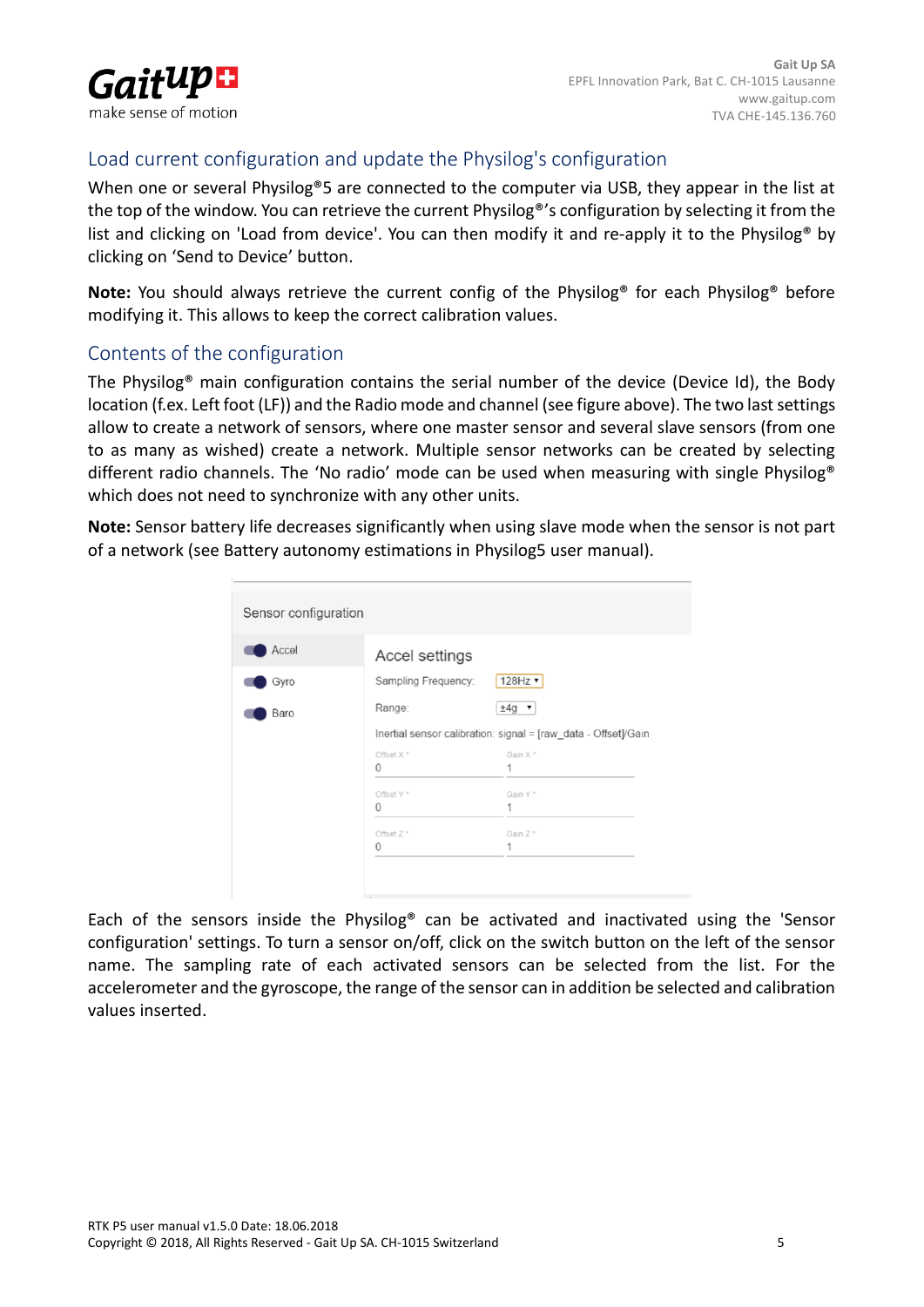

## <span id="page-5-0"></span>2. Read raw data using Matlab® ToolKit

To read signals directly in MATLAB®, download the functions provided on the website [www.gaitup.com/support](http://www.gaitup.com/support2017) (under Matlab ToolKit), unzip the folder and save the functions to your preferred location on the computer. Open your MATLAB® program and go to the folder where you saved the functions or add them to the MATLAB® path.

#### rawP5reader

Launch the *rawP5reader* function to read Physilog®5 raw data:

*[sensorData, header] = rawP5reader;*

This will open a window where you can select the files you want to read. You can select one or several files at the same time.

For batch processing the function also allows file names (inclusive path to folder) as input arguments. Use a 'cell' variable to read several files together in batch processing:

#### *[sensorData, header] = rawP5reader({'filename1.BIN', 'filename2.BIN', ...});*

The first output of the function, called 'sensorData' in the example above contains the raw data with associated timestamps and essential information such as sensor type (accelerometer, gyroscope or barometer) and sampling frequency. The 'header' structure contains more details about the file such as start and end date or firmware version.

For **firmware v1.0.4** and earlier data of several files read together is not post-synchronized in this function. The slave sensor timestamps already start at the timestamp of the master of when it got synchronized with the master.

For **firmware v1.1.0** and higher the timestamps are synchronized, the master sensor serves as reference. If slaves sensors were started before the master sensor their timestamps before synchronization happened will be negative. No raw data is removed due to synchronization, it only adjusts the timestamps of slave sensors such that they correspond to the master timestamps. Therefore it is important to always use timestamp information in combination with raw data or to cut the data at the first common timestamp after reading with rawP5reader.

The rawP5reader function has additional options which are selected by entering a keyword at the input:

*[sensorData, header] = rawP5reader({'filename1.BIN', 'filename2.BIN'}, 'option');*

Currently there are two options available:

- '3Dangle' : calculate the orientation of the Physilog5 sensor
- 'sync' : apply a long-term synchronization, available for files from firmware v1.0.4 upwards. It gets the synchronization of the sensors at the end of the measurement and recalculates the timestamps (linear correction) to correct time drift between sensors.

To be able to use the options, the files names need to be given as input arguments.

### plot\_p5\_data

The *plot* p5 data function can be used to display data from Physilog®5 in MATLAB®. It creates a plot with a sub-graph for each sensor of the Physilog<sup>®</sup> (accelerometer, gyroscope, barometer, temperature) and a one plot for each sensor showing all the files together when several files are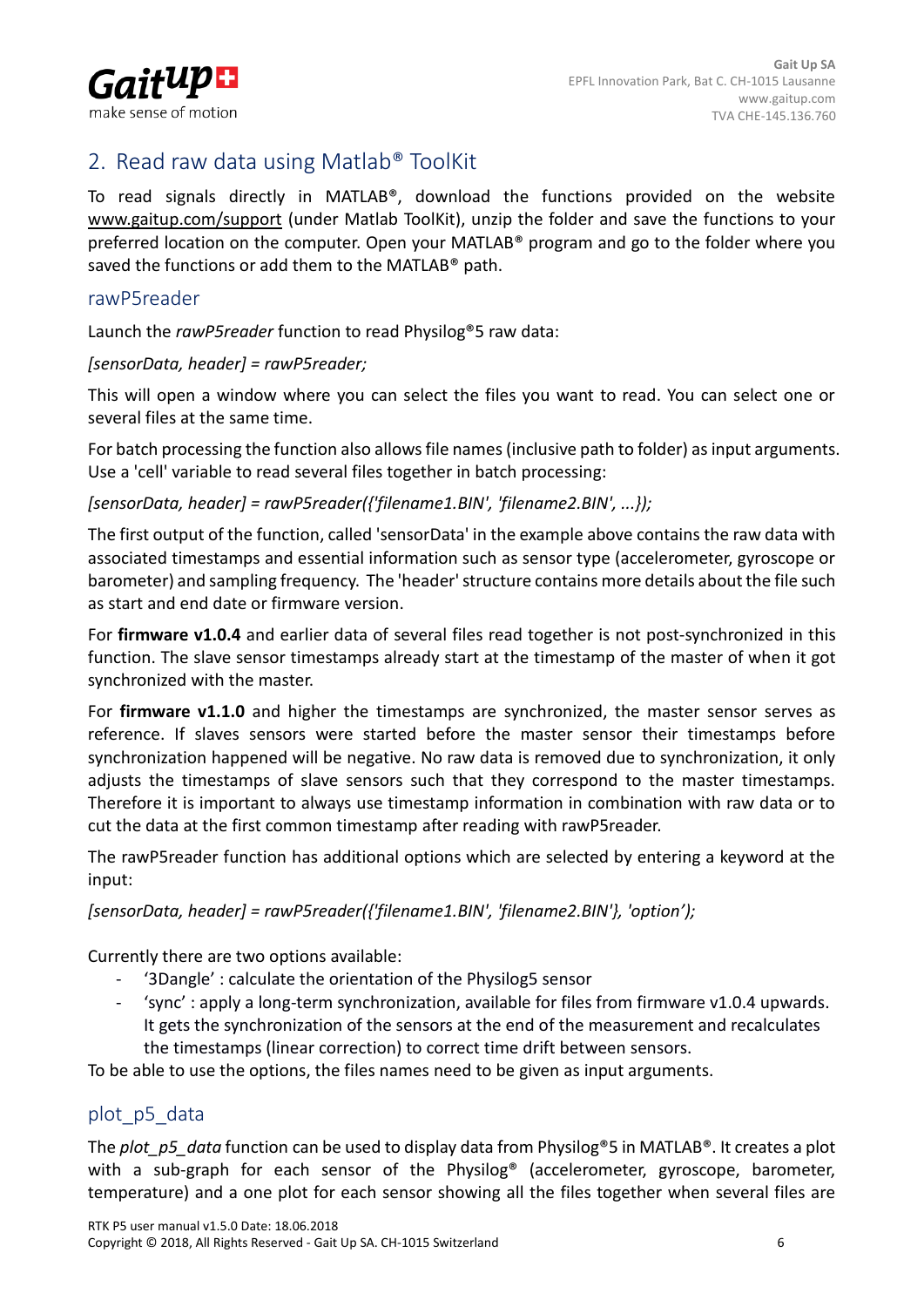

read. The function is freely accessible and modifiable and is thought to serve as an example for inexperienced users. To run the function:

*plot\_p5\_data(sensorData);*

where sensorData is the output of rawP5reader function (from reading of one or several files).

#### 3D Orientation

3D orientation of the sensor is calculated on-board during the measurement when in streaming mode (sensor started through "Physilog Visualise" in the GaitUp application). A 3D model of the Physilog®5 which indicates its orientation can be displayed for illustration purposes. The Matlab function to read the .BIN file has the option to output the quaternions and Euler angles. To obtain the orientation information, call the rawP5reader function with the files and the input '3Dangle' as shown in the example below:

*[sensorData, header] = rawP5reader({'filename1.BIN', 'filename2.BIN', ...}, '3Dangle');*

## <span id="page-6-0"></span>3. Practical considerations

- Copy trial recordings to your computer: Physilog® is not the best place to keep and save important data
- Check the support website [\(www.gaitup.com/support\)](http://www.gaitup.com/support2017) from time to time to download the latest version of the Research ToolKit and/or the Matlab toolkit